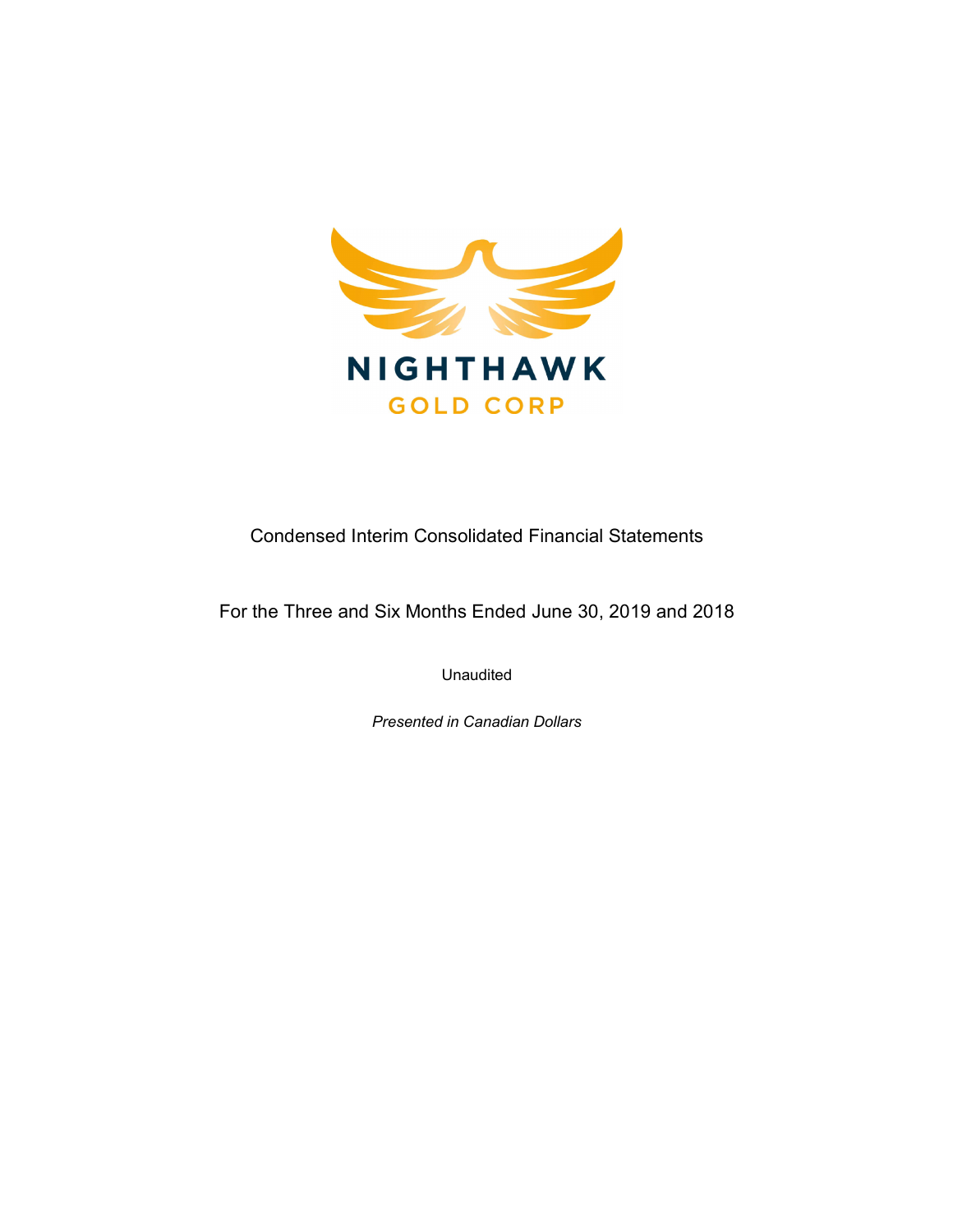

August 14, 2019

## MANAGEMENT'S RESPONSIBILITY FOR THE CONDENSED INTERIM CONSOLIDATED FINANCIAL STATEMENTS

The accompanying condensed interim consolidated financial statements of Nighthawk Gold Corp. ("Nighthawk") are the responsibility of the Board of Directors and executive management. The unaudited condensed interim consolidated financial statements have been prepared by management, on behalf of the Board of Directors, in accordance with International Financial Reporting Standards ("IFRS") as issued by the International Accounting Standards Board. These unaudited condensed interim consolidated financial statements do not include all of the disclosures required for annual consolidated financial statements and therefore should be read in conjunction with Nighthawk's audited annual consolidated financial statements and notes thereto for the year ended December 31, 2018. These unaudited condensed interim consolidated financial statements follow the same significant accounting policies and methods of application as those included in Nighthawk's most recent audited annual consolidated financial statements, except as described in note 3. Management acknowledges responsibility for the preparation and presentation of the consolidated financial statements, including responsibility for significant accounting judgments and estimates and the choice of accounting principles and methods that are appropriate to Nighthawk's circumstances. In the opinion of management, the unaudited condensed interim consolidated financial statements have been prepared within acceptable limits of materiality and are in accordance with International Accounting Standard 34, Interim Financial Reporting using accounting policies consistent with IFRS appropriate in the circumstances.

Management has established processes, which are in place to provide it sufficient knowledge to support management representations that it has exercised reasonable diligence that (i) the unaudited condensed interim consolidated financial statements do not contain any untrue statement of material fact or omit to state a material fact required to be stated or that is necessary to make a statement not misleading in light of the circumstances under which it is made, as of the date of, and for the periods presented by, the unaudited condensed interim consolidated financial statements and (ii) the unaudited condensed interim consolidated financial statements fairly present in all material respects the financial condition, results of operations and cash flows of Nighthawk, as of the date of and for the period presented by the unaudited condensed interim consolidated financial statements.

The Board of Directors is responsible for reviewing and approving the consolidated financial statements and for ensuring that management fulfills its financial reporting responsibilities. An Audit Committee assists the Board of Directors in fulfilling this responsibility. The Audit Committee meets with management to review the internal controls over the financial reporting process, the consolidated financial statements and the auditors' report. The Audit Committee also reviews Nighthawk's Management's Discussion and Analysis to ensure that the financial information reported therein is consistent with the information presented in the consolidated financial statements. The Audit Committee reports its findings to the Board of Directors for its consideration in approving the consolidated financial statements for issuance to the shareholders.

Management recognizes its responsibility for conducting Nighthawk's affairs in compliance with established financial standards, and applicable laws and regulations, and for maintaining proper standards of conduct for its activities.

(Signed) "Dr. Michael Byron" (Signed) "Michael Leskovec" Dr. Michael Byron President & Chief Executive Officer

Michael Leskovec Chief Financial Officer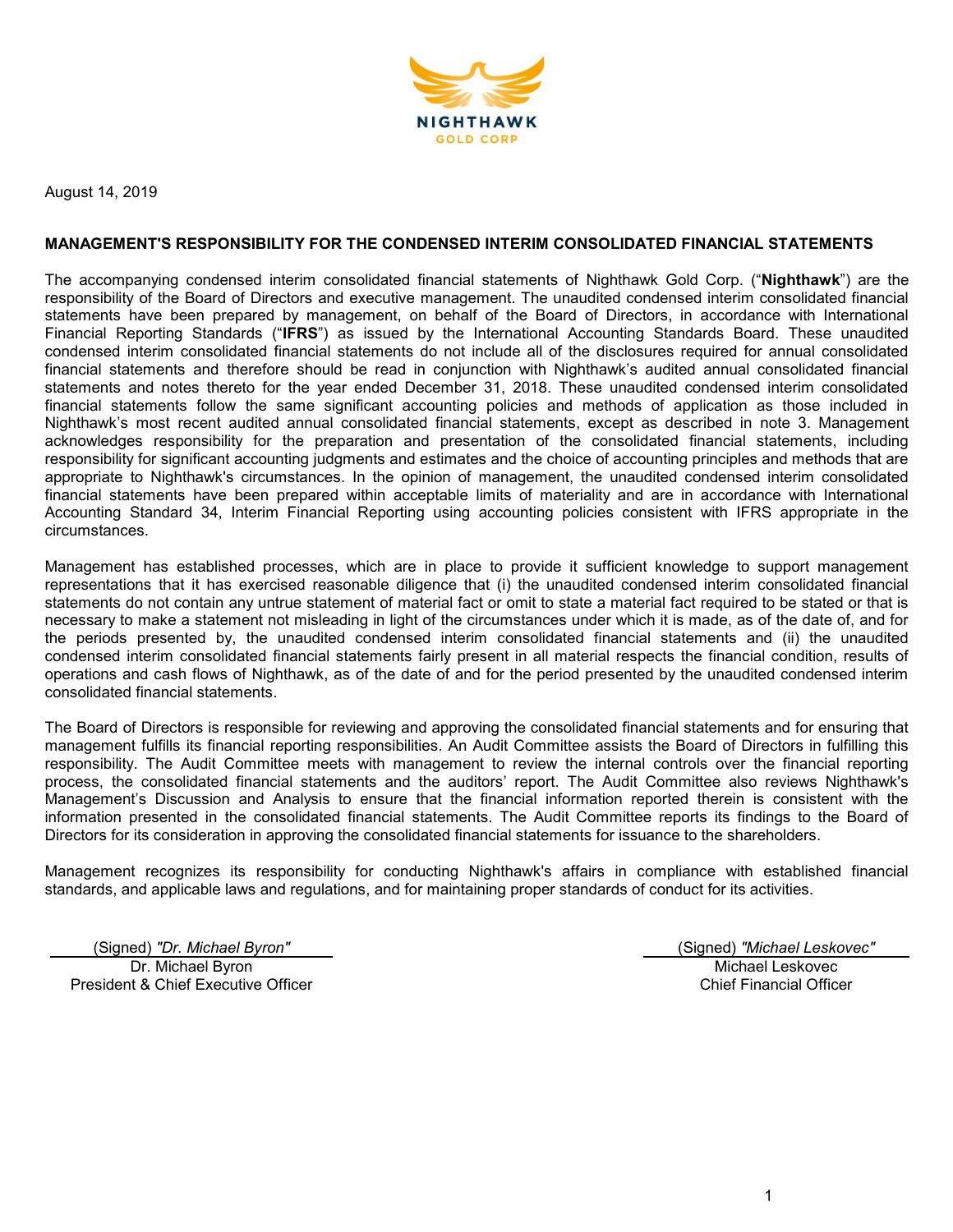

# NIGHTHAWK GOLD CORP. CONDENSED INTERIM CONSOLIDATED STATEMENTS OF FINANCIAL POSITION

Presented in Canadian Dollars **Unaudited** 

| As at                                      | <b>June 30,</b><br>2019 | December 31,<br>2018 |
|--------------------------------------------|-------------------------|----------------------|
|                                            |                         |                      |
| <b>ASSETS</b>                              |                         |                      |
| <b>Current Assets</b>                      |                         |                      |
| Cash and cash equivalents                  | 19,444,270 \$<br>S      | 13,948,633           |
| Marketable securities                      |                         | 80,000               |
| Amounts receivable                         | 558,829                 | 103,239              |
| Prepaid expenses and supplies              | 769,714                 | 616,283              |
|                                            | 20,772,813              | 14,748,155           |
| <b>Non-current Assets</b>                  |                         |                      |
| Restricted cash (note 5)                   | 4,648,616               | 4,479,000            |
| Exploration and evaluation assets (note 6) | 74,576,550              | 67,163,070           |
|                                            | 79,225,166              | 71,642,070           |
|                                            | 99,997,979 \$<br>S.     | 86,390,225           |
|                                            |                         |                      |
| <b>LIABILITIES</b>                         |                         |                      |
| <b>Current Liabilities</b>                 |                         |                      |
| Accounts payable and accrued liabilities   | \$<br>2,885,251 \$      | 419,261              |
| <b>Non-current Liabilities</b>             |                         |                      |
| Flow-through share premium liability       | 208,725                 |                      |
| Provision for service obligation (note 7)  | 3,012,314               | 3,012,314            |
| Reclamation provision (note 8)             | 401,150                 | 401,150              |
| Deferred tax liability                     | 7,564,492               | 6,903,194            |
|                                            | 11,186,681              | 10,316,658           |
|                                            |                         |                      |
| <b>SHAREHOLDERS' EQUITY</b>                |                         |                      |
| Share capital (note 9(a))                  | 94,146,342              | 82,255,810           |
| Share-based payment reserve (note 9(b))    | 17,567,258              | 17,567,258           |
| Accumulated deficit                        | (25, 787, 553)          | (24, 168, 762)       |
|                                            | 85,926,047              | 75,654,306           |
|                                            | 99,997,979 \$<br>\$     | 86,390,225           |
|                                            |                         |                      |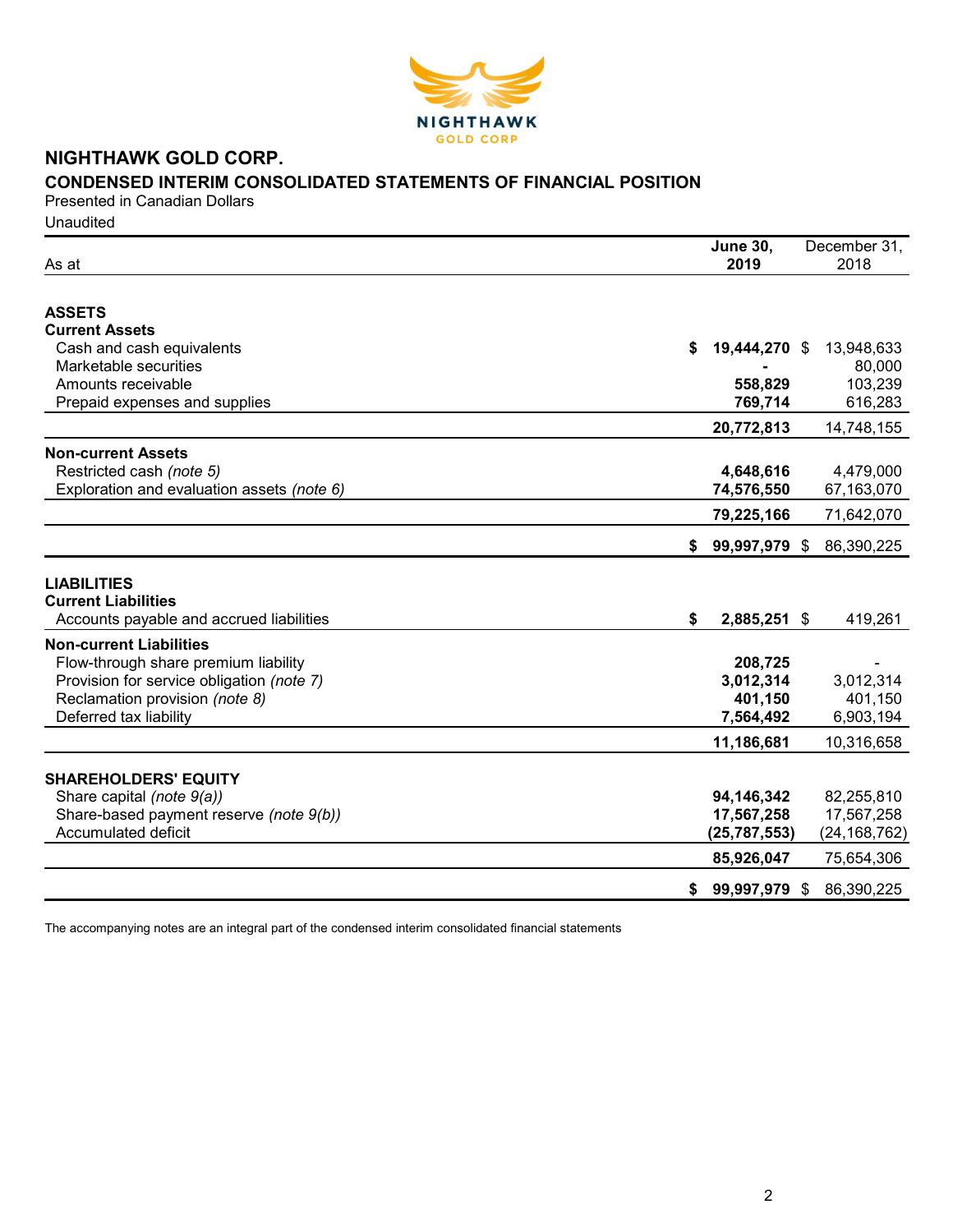

# NIGHTHAWK GOLD CORP.

# CONDENSED INTERIM CONSOLIDATED STATEMENTS OF LOSS AND COMPREHENSIVE LOSS

Presented in Canadian Dollars

**Unaudited** 

|                                         | Three months ended |                  |                 | Six months ended |             |  |
|-----------------------------------------|--------------------|------------------|-----------------|------------------|-------------|--|
|                                         |                    | <b>June 30,</b>  | June 30,        | <b>June 30,</b>  | June 30,    |  |
|                                         |                    | 2019             | 2018            | 2019             | 2018        |  |
| <b>Expenses</b>                         |                    |                  |                 |                  |             |  |
| Salaries, director and consulting fees  | \$                 | 170,306 \$       | 157,582 \$      | 334,987 \$       | 366,588     |  |
| Shareholder communication and marketing |                    | 122,673          | 99,582          | 238,604          | 184,406     |  |
| Office and administration               |                    | 103,702          | 52,203          | 151,699          | 113,815     |  |
| Regulatory                              |                    | 38,656           | 47,954          | 69,037           | 146,509     |  |
| Professional fees                       |                    | 45,903           | 42,006          | 61,469           | 67,346      |  |
| Travel                                  |                    | 35,140           | 53,642          | 58,144           | 83,256      |  |
|                                         |                    | 516,380          | 452,969         | 913,940          | 961,920     |  |
| <b>Other income</b>                     |                    |                  |                 |                  |             |  |
| Interest income                         |                    | 41,878           | 37,261          | 111,911          | 311,979     |  |
| Gain on sale of investment              |                    |                  |                 | 38,750           |             |  |
| Flow-through share premium              |                    |                  | 1,478,144       |                  | 1,836,558   |  |
| Unrealized loss on investment           |                    |                  | (170,000)       |                  | (50,000)    |  |
|                                         |                    | 41,878           | 1,345,405       | 150,661          | 2,098,537   |  |
| Income (loss) before income taxes       |                    | (474, 502)       | 892,436         | (763, 279)       | 1,136,617   |  |
| Deferred tax expense                    |                    | (919, 742)       | (1,676,181)     | (855, 512)       | (1,676,181) |  |
| Net loss and comprehensive loss         | \$                 | $(1,394,244)$ \$ | $(783, 745)$ \$ | $(1,618,791)$ \$ | (539, 564)  |  |
| Net loss per share (note 10):           |                    |                  |                 |                  |             |  |
| <b>Basic and fully diluted</b>          | \$                 | $(0.01)$ \$      | Nil \$          | $(0.01)$ \$      | Nil         |  |
|                                         |                    |                  |                 |                  |             |  |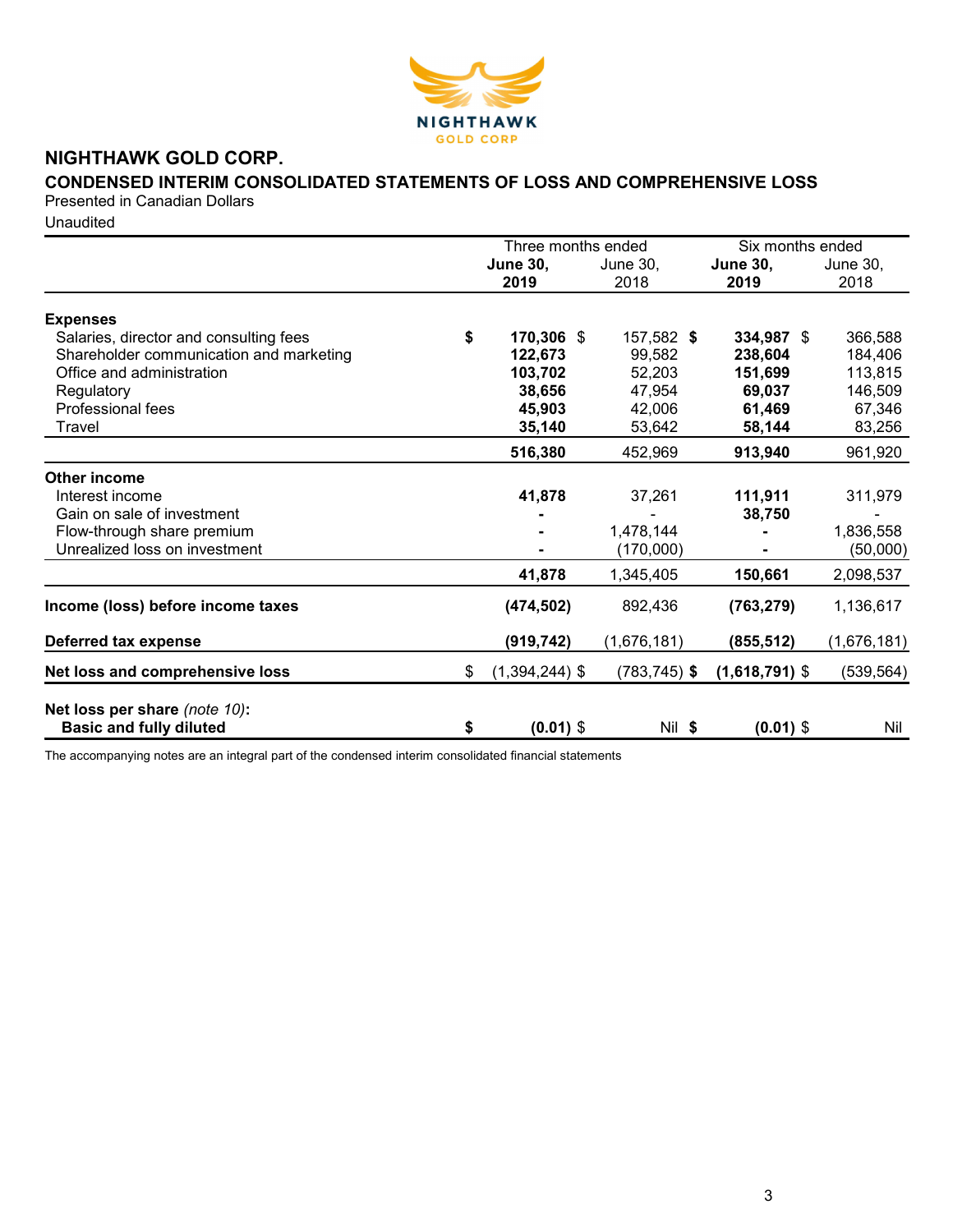

# NIGHTHAWK GOLD CORP.

# CONDENSED INTERIM CONSOLIDATED STATEMENTS OF CHANGES IN SHAREHOLDERS' EQUITY

Presented in Canadian Dollars

Unaudited

|                                                                                    |    | Share capital |    | <b>Warrants and</b><br>broker warrants |    | Share-based<br>payment reserve |    | <b>Accumulated</b><br>deficit |   | <b>Total equity</b> |
|------------------------------------------------------------------------------------|----|---------------|----|----------------------------------------|----|--------------------------------|----|-------------------------------|---|---------------------|
| Balance at December 31, 2017                                                       | S. | 80,094,256    | S  | 3,986,339                              | S. | 12,448,488                     | S. | (22, 340, 352)                |   | 74,188,731          |
| Issuance of common shares on exercise of stock options                             |    | 19,496        |    |                                        |    |                                |    |                               |   | 19,496              |
| Fair value of stock options transferred on exercise                                |    | 5,231         |    |                                        |    | (5,231)                        |    |                               |   |                     |
| Net income for the period                                                          |    |               |    |                                        |    |                                |    | (539, 564)                    |   | (539, 564)          |
| Balance at June 30, 2018                                                           |    | 80,118,983    |    | 3,986,339                              |    | 12,443,257                     |    | (22, 879, 916)                |   | 73,668,663          |
| Issuance of shares net of cash share issuance<br>costs of $$19,109$ (note $9(a)$ ) |    | 2,480,891     |    |                                        |    |                                |    |                               |   | 2,480,891           |
| Flow-through share premium                                                         |    | (350,000)     |    |                                        |    |                                |    |                               |   | (350,000)           |
| Tax effect of share issue costs                                                    |    | (37, 974)     |    |                                        |    |                                |    |                               |   | (37, 974)           |
| Issuance of common shares on exercise of stock options                             |    | 25,000        |    |                                        |    |                                |    |                               |   | 25,000              |
| Fair value of stock options transferred on exercise                                |    | 18,910        |    |                                        |    | (18, 910)                      |    |                               |   |                     |
| Expiry of warrants                                                                 |    |               |    | (3,986,339)                            |    | 3,986,339                      |    |                               |   |                     |
| Stock-based compensation (note 9(b))                                               |    |               |    |                                        |    | 1,156,572                      |    |                               |   | 1,156,572           |
| Net loss for the period                                                            |    |               |    |                                        |    |                                |    | (1,288,846)                   |   | (1, 288, 846)       |
| Balance at December 31, 2018                                                       |    | 82,255,810    |    |                                        |    | 17,567,258                     |    | (24, 168, 762)                |   | 75,654,306          |
| Issuance of shares, net of cash share issuance costs of<br>\$732,882               |    | 11,905,043    |    |                                        |    |                                |    |                               |   | 11,905,043          |
| Flow-through share premium                                                         |    | (208, 725)    |    |                                        |    |                                |    |                               |   | (208, 725)          |
| Tax effect of share issue costs                                                    |    | 194,214       |    |                                        |    |                                |    |                               |   | 194,214             |
| Net loss for the period                                                            |    |               |    |                                        |    |                                |    | (1,618,791)                   |   | (1,618,791)         |
| Balance at June 30, 2019                                                           | S. | 94,146,342    | \$ |                                        | S  | 17,567,258                     | S. | (25, 787, 553)                | S | 85,926,047          |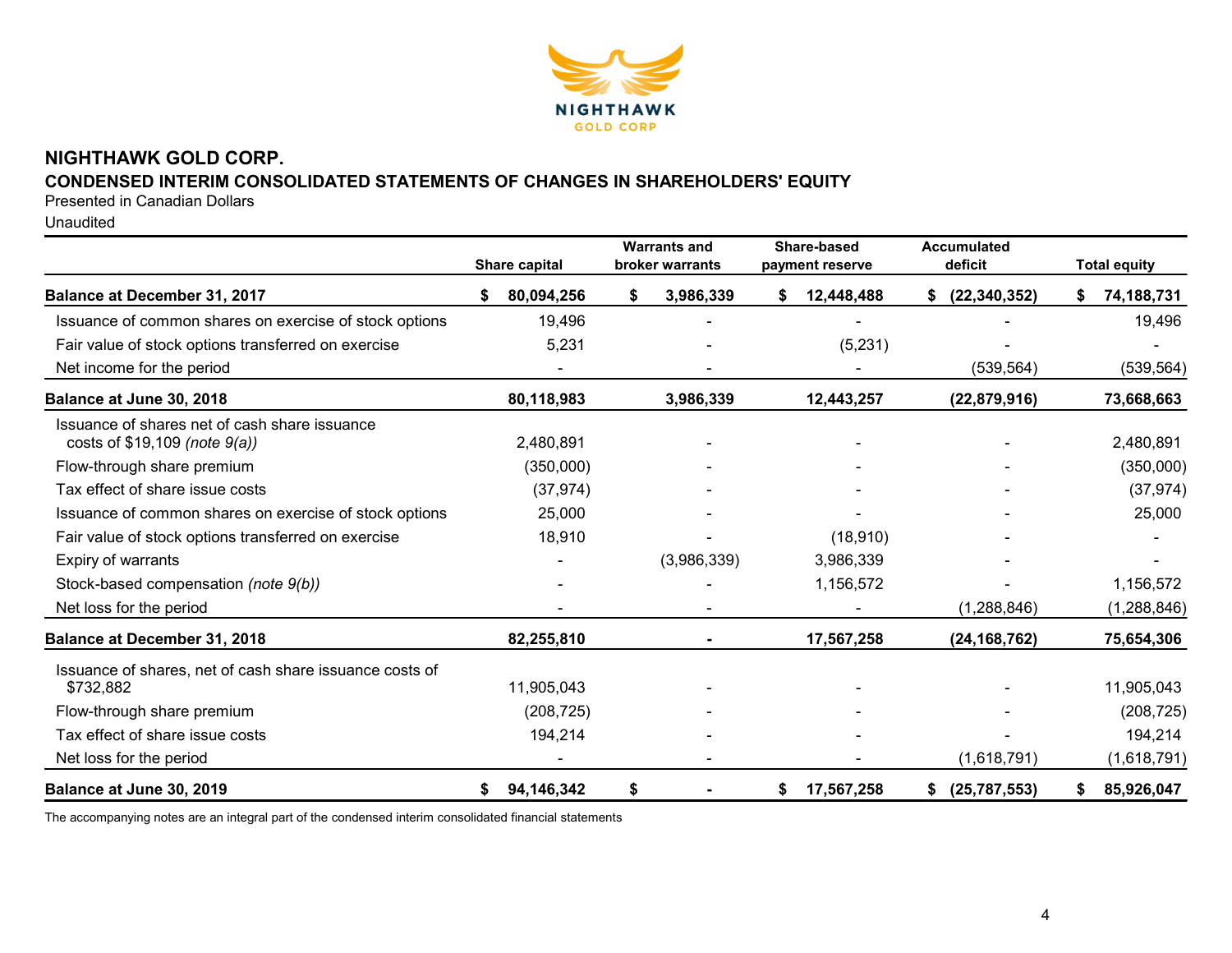

# NIGHTHAWK GOLD CORP. CONDENSED INTERIM CONSOLIDATED STATEMENTS OF CASH FLOWS

Presented in Canadian Dollars **Unaudited** 

| For the six months ended June 30,                   |    | 2019             | 2018          |
|-----------------------------------------------------|----|------------------|---------------|
| Cash provided by (used in)                          |    |                  |               |
| <b>Operations</b>                                   |    |                  |               |
| Net loss for the period                             | \$ | $(1,618,791)$ \$ | (539, 564)    |
| Items not involving cash:                           |    |                  |               |
| Deferred income tax expense                         |    | 855,512          | 1,676,181     |
| Gain on sale of investment                          |    | (38, 750)        |               |
| Flow-through share premium                          |    |                  | (1,836,558)   |
| Unrealized loss on investment                       |    |                  | 50,000        |
| Change in non-cash working capital:                 |    |                  |               |
| Amounts receivable                                  |    | (455, 590)       | (333, 553)    |
| Prepaid expenses and supplies                       |    | (153, 431)       | (268, 365)    |
| Accounts payable and accrued liabilities            |    | 2,465,990        | 1,816,222     |
|                                                     |    | 1,054,940        | 564,363       |
| <b>Financing</b>                                    |    |                  |               |
| Issuance of common shares, net of share issue costs |    | 11,905,043       |               |
| Exercise of stock options                           |    |                  | 19,496        |
| Investing                                           |    |                  |               |
| Exploration and evaluation costs                    |    | (7,360,865)      | (7, 545, 347) |
| Acquisition costs                                   |    | (52, 615)        | (37, 127)     |
| Proceeds on sale of investment                      |    | 118,750          |               |
| Restricted cash                                     |    | (169, 616)       |               |
|                                                     |    | (7,464,346)      | (7, 582, 474) |
| Increase (decrease) in cash                         |    | 5,495,637        | (6,998,615)   |
| Cash and cash equivalents, beginning of period      |    | 13,948,633       | 26,095,840    |
| Cash and cash equivalents, end of period            | S. | 19,444,270 \$    | 19,097,225    |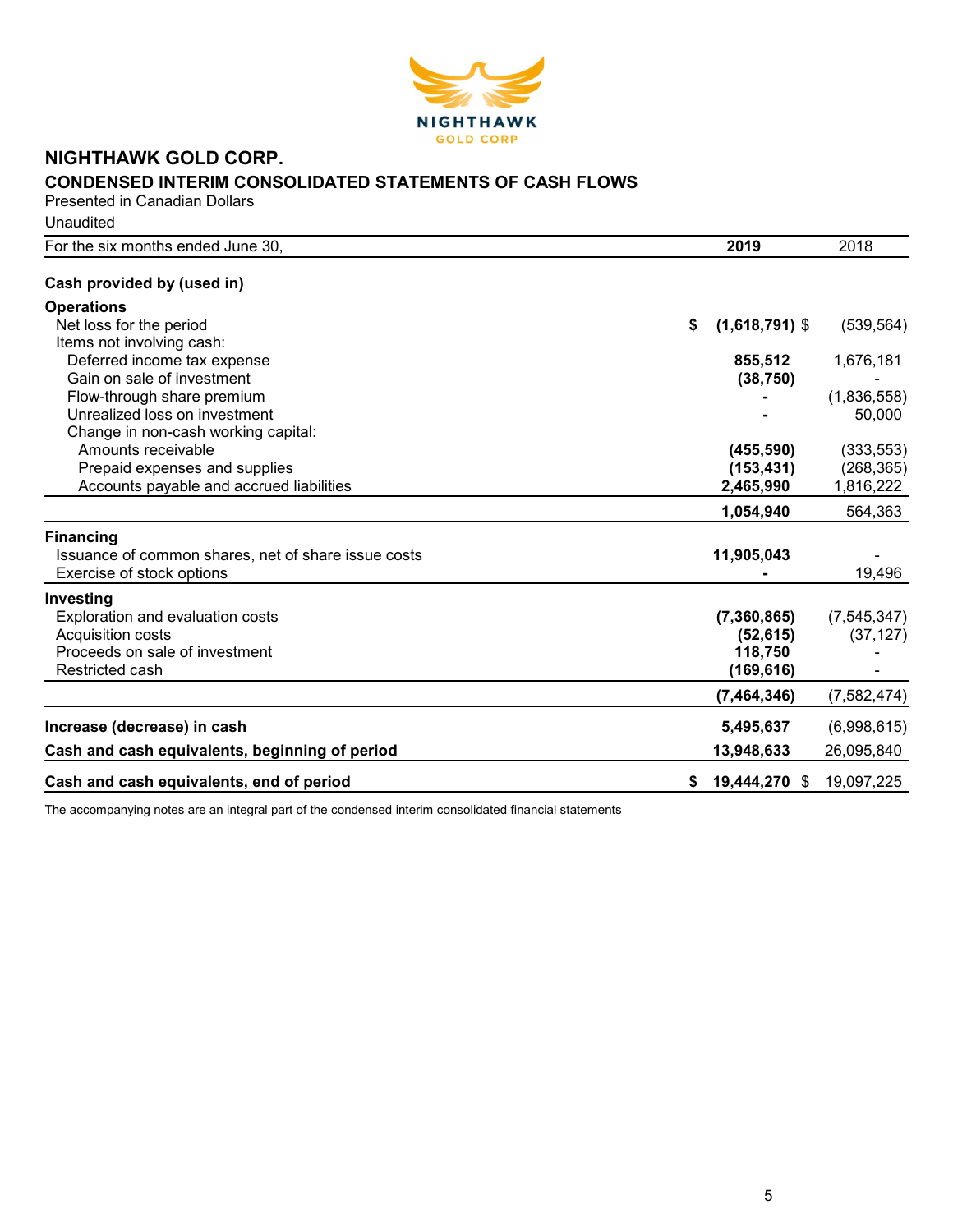

Unaudited

For the three and six months ended June 30, 2019 and 2018

# 1. NATURE OF OPERATIONS

Nighthawk Gold Corp. ("Nighthawk" or the "Company") was incorporated on January 8, 2004 under the Business Corporations Act (Ontario) and is a publicly listed Canadian junior resource company with exploration and evaluation assets in Canada. Nighthawk is engaged in the identification, acquisition, exploration and evaluation of gold properties, is listed on the Toronto Stock Exchange ("TSX"), and trades under the symbol NHK. To date, Nighthawk has not earned any revenue from operations. The Company's registered office is located at Suite 301, 141 Adelaide Street West, Toronto, Ontario, Canada, M5H 3L5.

The condensed interim consolidated financial statements for the three and six months ended June 30, 2019 have been approved for issue by the Board of Directors on August 14, 2019.

Nighthawk is in the exploration stage and is subject to risks and challenges similar to companies in a comparable stage. These risks include, but are not limited to, the challenges of securing adequate capital in view of exploration, development and operational risks inherent in the mining industry; changes in government policies and regulations; the ability to obtain the necessary environmental permitting; challenges in future profitable production or, alternatively Nighthawk's ability to dispose of its exploration and evaluation assets on an advantageous basis; as well as global economic, precious and base metal price volatility; all of which are uncertain.

### 2. BASIS OF PRESENTATION

These unaudited condensed interim consolidated financial statements have been prepared in accordance with IAS 34 - Interim Financial Reporting on the basis of International Financial Reporting Standards ("IFRS") and interpretations as approved by the International Accounting Standards Board ("IASB") and are presented in Canadian dollars.

These unaudited condensed interim consolidated financial statements have been prepared on a going concern basis, under the historical cost convention, except fair value through profit and loss assets which are carried at fair value, and have been prepared using the accrual basis of accounting except for cash flow information.

The unaudited condensed interim consolidated statement of cash flows shows the changes in cash arising during the year from operating activities, investing activities and financing activities.

The cash flows from operating activities are determined by using the indirect method. Net loss is therefore adjusted by non-cash items, such as deferred tax expenses (recoveries), stock-based compensation, write-down of exploration and evaluation assets, flow-through share premium, accretion expense, as well as changes from amounts receivable, prepaid expenses and supplies, and accounts payable and accrued liabilities. In addition, all income and expenses from cash transactions that are attributable to investing or financing activities are eliminated. The cash flows from investing and financing activities are determined by using the direct method.

These condensed interim consolidated financial statements have been prepared under the historical cost convention, except fair value through profit and loss assets which are carried at fair value, and have been prepared using the accrual basis of accounting except for cash flow information.

### 3. SIGNIFICANT ACCOUNTING POLICIES

The financial framework and accounting policies applied in the preparation of these unaudited condensed interim consolidated financial statements are consistent with those as disclosed in its most recently completed audited consolidated financial statements for the fiscal year ended December 31, 2018.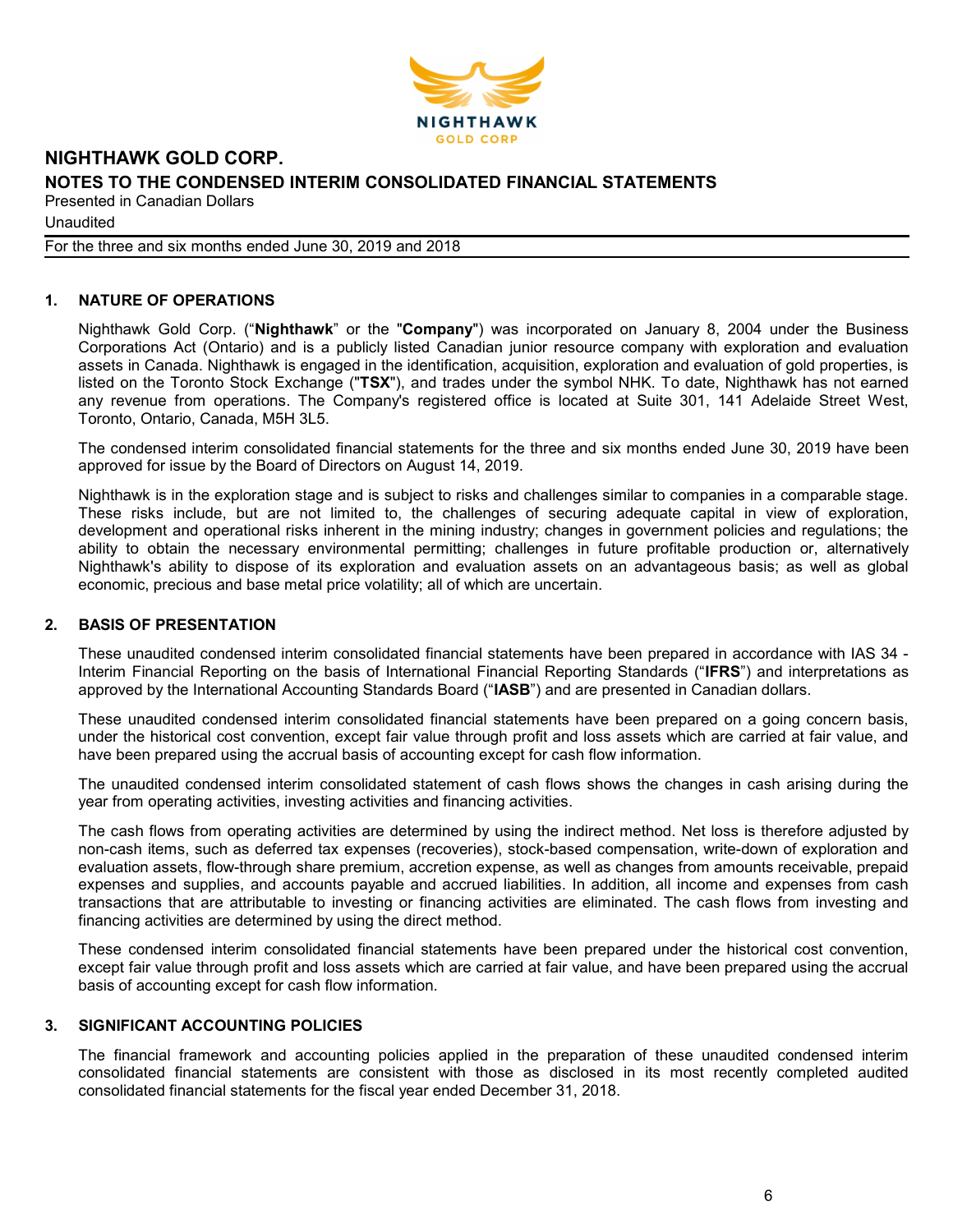

**Unaudited** 

For the three and six months ended June 30, 2019 and 2018

# 3. SIGNIFICANT ACCOUNTING POLICIES (continued)

# (a) Changes in Accounting Policies

The Company has adopted the following standard during the six months ended June 30, 2019:

(i) In January 2016, the International Accounting Standards Board (IASB) issued a new International Financial Reporting Standard (IFRS) on lease accounting which was incorporated into Part I of the CPA Canada Handbook – Accounting by the Accounting Standards Board (AcSB) in June 2016. IFRS 16 supersedes IAS 17 Leases, IFRIC 4 Determining Whether an Arrangement Contains a Lease, SIC-15 Operating Leases - Incentives and SIC-27 Evaluating the Substance of Transactions Involving the Legal Form of a Lease. IFRS 16 introduces a single lessee accounting model that requires a lessee to recognize assets and liabilities for all leases with a term of more than 12 months, unless the underlying asset is of low value. Lease assets and liabilities are initially recognized on a present value basis and subsequently, similarly to other non-financial assets and financial liabilities, respectively. The lessor accounting requirements are substantially unchanged and, accordingly, continue to require classification and measurement as either operating or finance leases. The new standard also introduces detailed disclosure requirements for both the lessee and lessor. The new standard is effective for annual periods beginning on or after January 1, 2019. Earlier application is permitted for entities that also apply IFRS 15 Revenue from Contracts with Customers.

Nighthawk's adoption of IFRS 16 did not have a material financial impact upon the condensed interim consolidated financial statements.

# 4. CRITICAL ACCOUNTING ESTIMATES AND SIGNIFICANT JUDGEMENTS

The preparation of these condensed interim consolidated financial statements requires management to make certain estimates and assumptions that affect the reported amounts of assets and liabilities at the date of the condensed interim consolidated financial statements and reported amounts of revenues and expenses during the reporting period. Actual outcomes could differ from these estimates. These condensed interim consolidated financial statements include estimates which, by their nature, are uncertain. The impacts of such estimates are pervasive throughout the condensed interim consolidated financial statements, and may require accounting adjustments based on future occurrences. Revisions to accounting estimates are recognized in the period in which the estimate is revised and future periods if the revision affects both current and future periods. These estimates are based on historical experience, current and future economic conditions and other factors, including expectations of future events that are believed to be reasonable under the circumstances.

Significant assumptions about the future and other sources of estimation and judgemental uncertainty that management has made at the consolidated statement of financial position reporting date, that could result in a material adjustment to the carrying amounts of assets and liabilities, in the event that actual results differ from assumptions made, relate to, but are not limited to, the following:

- (i) Nighthawk assesses the carrying value of exploration and evaluation assets at each reporting period to determine whether any indication of impairment exists. When an impairment exists, the calculation of recoverable amount requires the use of estimates and assumptions such as long-term commodity prices, discount rates, recoverable metals, and operating performance;
- (ii) the calculation of the fair value of warrants, broker warrants and stock options issued by Nighthawk requires the use of estimates of inputs in the Black-Scholes option pricing valuation model;
- (iii) the calculation of the reclamation liability and provision for service obligation, being the present value of the estimated costs to restore the properties is discounted at rates which reflect current market assessments and the risks specific to the liability. The calculation requires management to estimate the total restoration costs, timing of remediation and an appropriate discount rate; and
- (iv) valuation of deferred income taxes.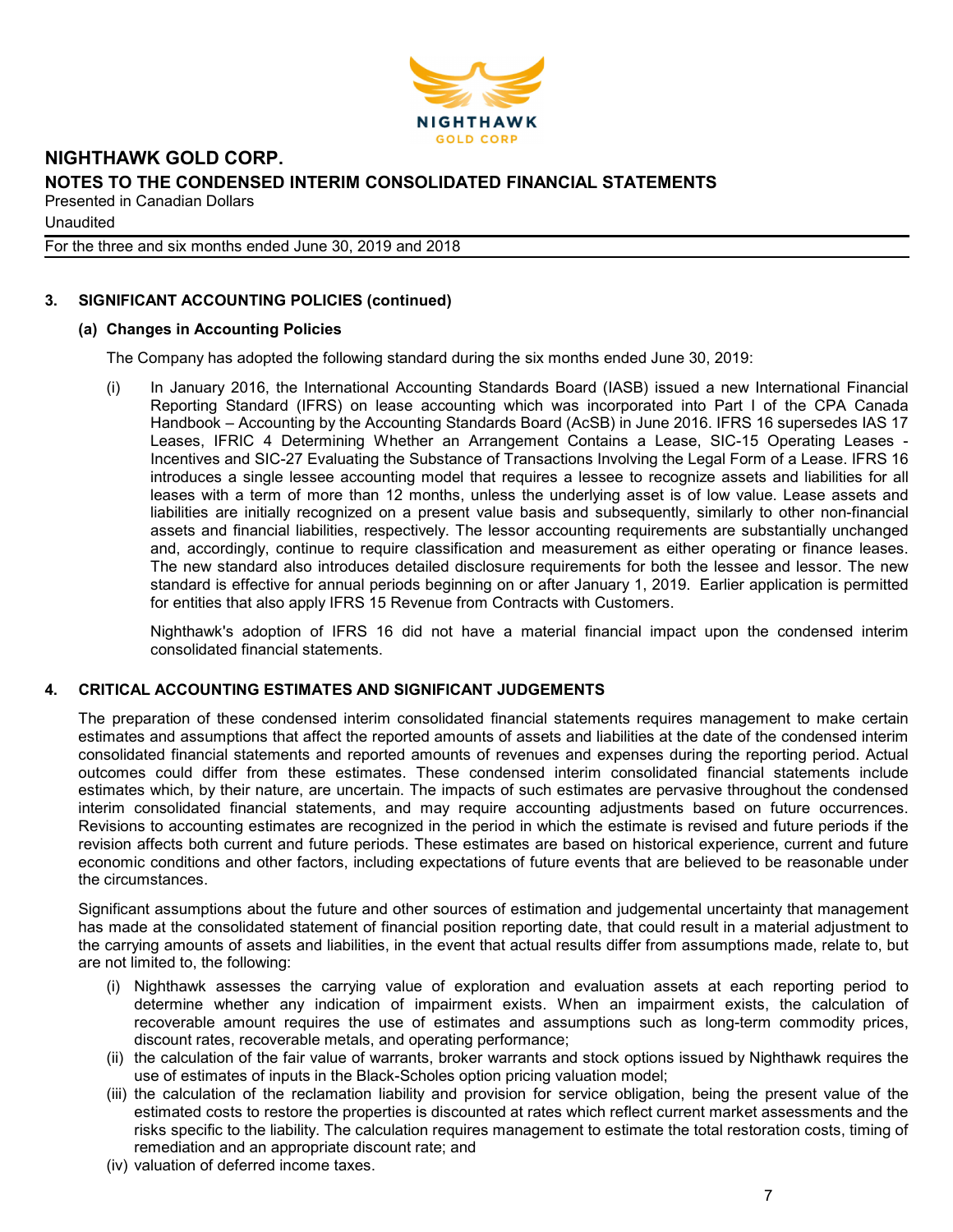

**Unaudited** 

For the three and six months ended June 30, 2019 and 2018

# 5. RESTRICTED CASH

During the year ended July 31, 2011, Nighthawk posted two irrevocable standby letters of credit with a Canadian chartered bank in the amount of \$401,000 (collectively, the "Permit LOC's") to provide security under its land use permit and water access licence for the existing reclamation work associated with the Damoti Reclamation Obligation (notes 6 and 8) as well as with its exploration activities relating to the Indin Lake Gold Property in the Northwest Territories, Canada. Nighthawk posted additional security of \$78,000 in March 2012, and \$169,616 in February 2019 upon receiving approval on its renewed land use and water access permits on its Indin Lake Gold Property. During the six months ended June 30, 2019, Nighthawk received its renewed land use permit and water access licence, thereby approving its exploration activities over the next 5 years, expiring in February 2024, and which are extendible up to February 2026. The Permit LOC's are secured by quaranteed investment certificates (the "Permit GIC's") at a Canadian chartered bank for the same amount. The Permit GIC's and the Additional Security may be recovered by Nighthawk at expiration of the land use permit and water access licence in absence of any environmental disturbances provided Nighthawk carries out activities to satisfy the Damoti Reclamation Obligation.

On January 26, 2012, under the terms of its agreement to acquire 100% ownership of the mineral claims and leases of the former producing Colomac Gold Mine (the "Colomac Gold Project") (note 6), Nighthawk entered into three letters of credit totaling \$5,000,000 at a Canadian chartered bank in favour of Aboriginal Affairs and Northern Development Canada ("AANDC") to secure Nighthawk's service obligation to perform reclamation services on three other sites as follows: \$3,000,000 for the Diversified site, \$1,000,000 for the Spider Lake site and \$1,000,000 for the Chalco Lake site (collectively, the "Colomac LOC's") (note 7). The Colomac LOC's are secured by guaranteed investment certificates (the "Colomac GIC's") at a Canadian chartered bank for the same amounts. Upon completion of the service obligation with respect to each reclamation site to the satisfaction of an independent third party engineer, the Colomac LOC's with respect to each site will be released and the hold restriction on the related Colomac GIC will be eliminated. At any time, the Company may terminate the liability relating to this service obligation, but as a consequence would relinquish the related Colomac GIC still held as security against the Colomac LOC's at that time.

In Fiscal 2013, the reclamation activities at the Chalco Lake site were completed and the approval of the third party engineer was obtained. As a result, the Colomac LOC with respect to the Chalco Lake site was released and the hold restriction on \$1,000,000 was eliminated at that time (note 7).

|                                                 | Permit<br>security | Colomac<br>GIC's         |      | Total<br>restricted cash |
|-------------------------------------------------|--------------------|--------------------------|------|--------------------------|
| Balance - December 31, 2018                     | 479.000 \$         | 4.000.000                | - \$ | 4.479.000                |
| Additional security for updated land use permit | 169.616            | $\overline{\phantom{0}}$ |      | 169,616                  |
| <b>Balance - June 30, 2019</b>                  | 648.616 \$         | $4,000,000$ \$           |      | 4,648,616                |

#### 6. EXPLORATION AND EVALUATION ASSETS

|                                 | <b>Indin Lake</b>    |
|---------------------------------|----------------------|
| <b>Mineral Property</b>         | <b>Gold Property</b> |
| Balance - December 31, 2018     | \$67,163,070         |
| Acquisition costs               | 52,615               |
| <b>Exploration expenditures</b> | 7,360,865            |
| <b>Balance - June 30, 2019</b>  | 74,576,550<br>S.     |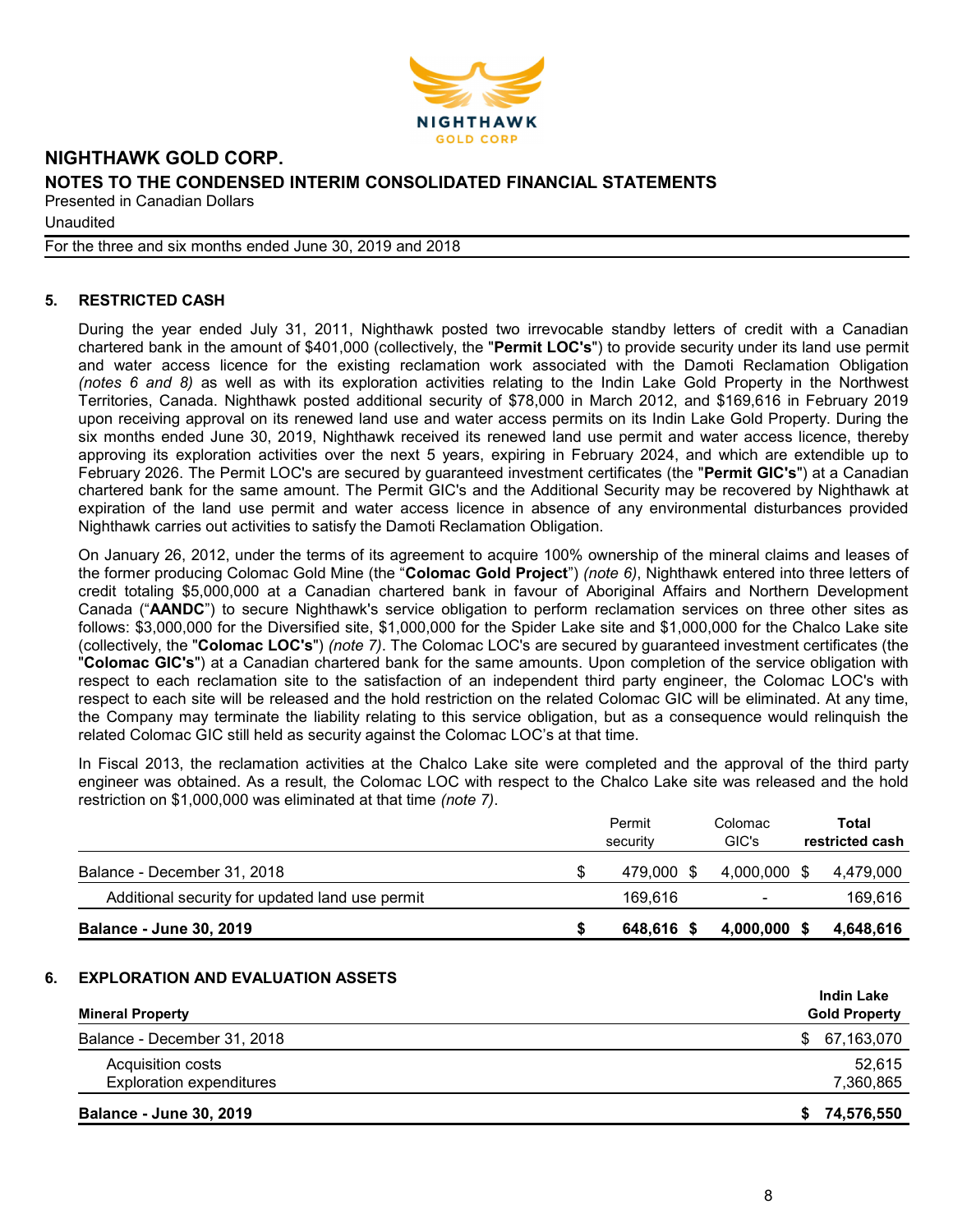

**Unaudited** 

For the three and six months ended June 30, 2019 and 2018

# 6. EXPLORATION AND EVALUATION ASSETS (continued)

### Indin Lake Gold Property

In August 2008, Nighthawk acquired 6 mining leases and 6 mining claims (the "Damoti Lake Property") which lie within Nighthawk's Indin Lake Gold Property in the Indin Lake Greenstone Belt located approximately 200 kilometres north of Yellowknife, Northwest Territories. The Damoti Lake Property is subject to an existing 2% net smelter return royalty. Upon acquisition, a reclamation obligation existed at the Damoti Lake Property (the "Damoti Reclamation Obligation"). At the time of acquisition, the estimated cost of the Damoti Reclamation Obligation could not be reliably measured. Nighthawk has since carried out environmental assessments using a third party specialist and has estimated the cost of the Damoti Reclamation Obligation to be \$401,150 (note 8). Nighthawk has capitalized the Damoti Reclamation Obligation, and related assessment costs, as acquisition costs related to the Damoti Lake Property as the liability was assumed at acquisition. During the six months ended June 30, 2019, Nighthawk incurred \$30,324 of assessment costs which have been capitalized as acquisition costs.

Under agreements dated January 7, 2011, and as amended on April 4, 2013, Nighthawk acquired 100% interest in 15 mining leases and 3 mining claims (the "Indin Lake Properties") within the Indin Lake Greenstone Belt, subject to existing net smelter royalties on certain claims ranging from 2% to 5%, by making payments of cash and shares totalling \$725,000. In January and April 2011, Nighthawk staked 107 additional mining claims in the Northwest Territories which link the Indin Lake Properties and the Damoti Lake Property, thereby consolidating much of the Indin Lake Gold Property's ground.

In January 2012, Nighthawk completed an agreement to acquire 100% ownership of the mineral claims and leases of the Colomac Gold Project, located within the Indin Lake Greenstone Belt and contiguous to and surrounded by Nighthawk's existing Indin Lake Gold Property in the Northwest Territories, from AANDC. As consideration for the Colomac Gold Project, Nighthawk committed to perform reclamation services on three other sites within the Indin Lake Gold Property land package which are the responsibility of AANDC: the Diversified, Chalco Lake, and Spider Lake sites. The obligation for the services is to be carried out on behalf of AANDC to a maximum of \$5,000,000. See note 7 for further details on the provision for service obligation remaining at June 30, 2019. The Company did not assume the reclamation liabilities of these three sites and is not responsible for any historical environmental liabilities associated with the Colomac Gold Project. At any time, the Company may terminate the liability relating to this service obligation, but as a consequence would relinquish the related Colomac GIC still held as security against the Colomac LOC's at that time.

#### 7. PROVISION FOR SERVICE OBLIGATION

As consideration for the Colomac Gold Project (note 6), Nighthawk agreed to perform reclamation services on three other sites within the Indin Lake Gold Property land package which are the responsibility of AANDC: Diversified, Chalco Lake, and Spider Lake. The obligation for the reclamation services is to be carried out on behalf of AANDC to a maximum of \$5,000,000. Upon closing, Nighthawk entered into the Colomac LOC's totaling \$5,000,000 in favour of AANDC to secure Nighthawk's obligation to perform the services for each site. The Colomac LOC's are secured by the Colomac GIC's at a Canadian chartered bank for the same amounts (note 5).

Nighthawk did not assume the reclamation liabilities of these three sites. Upon completion of the service obligation with respect to each site to the satisfaction of an independent third party engineer, the Colomac LOC's with respect to each site will be released and the hold restriction on the related Colomac GIC will be eliminated. At any time, the Company may terminate the liability relating to this service obligation, but as a consequence would relinquish the related Colomac GIC still held as security against the Colomac LOC's at that time. In March 2013, the reclamation activities at the Chalco Lake site were completed upon approvals of the third party engineer.

Service Obligation

| Balance - December 31, 2018 and June 30, 2019 | \$3,012,314 |
|-----------------------------------------------|-------------|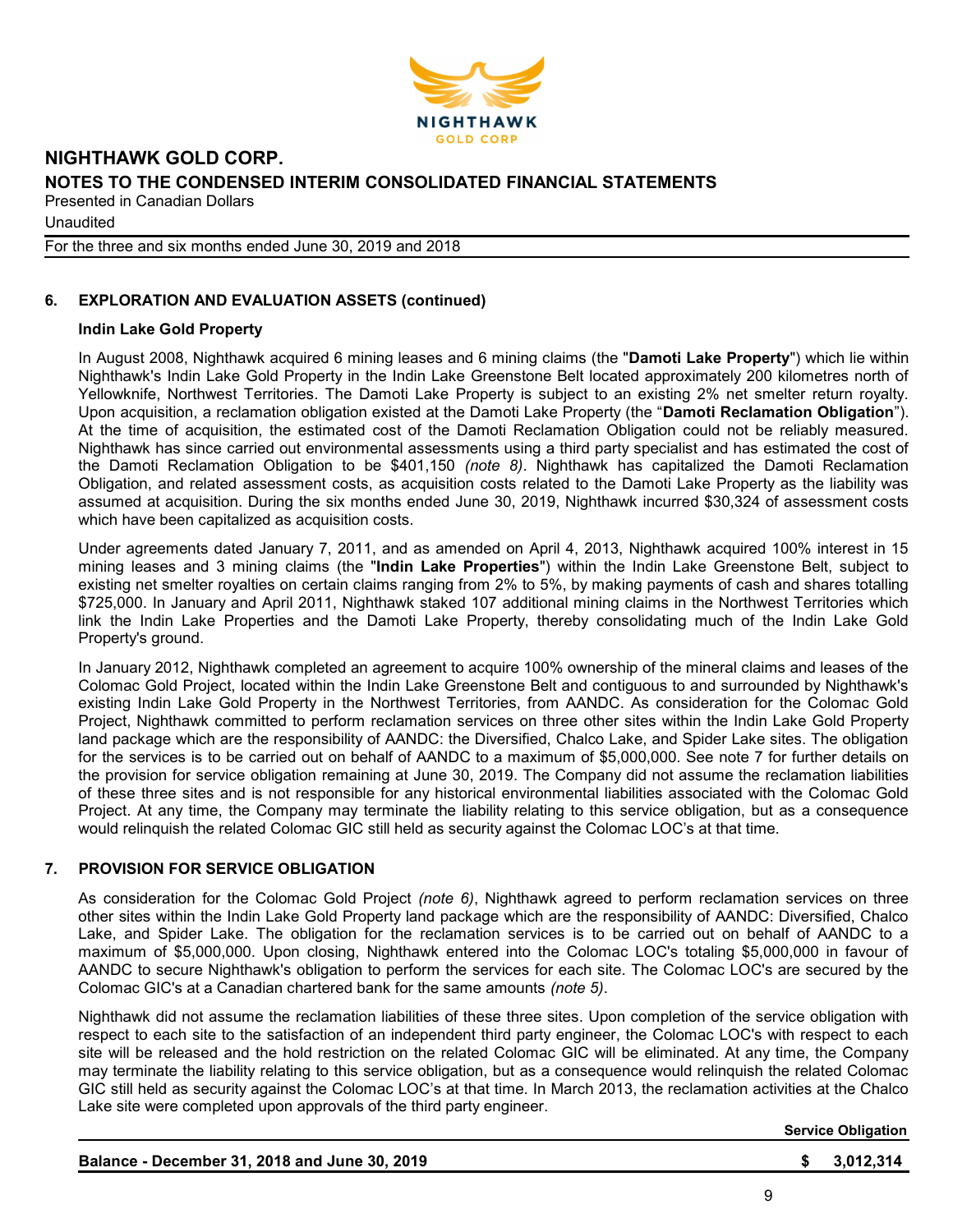

**Unaudited** 

For the three and six months ended June 30, 2019 and 2018

### 8. RECLAMATION PROVISION

Upon acquisition of the Damoti Lake Property (note 6), the Damoti Reclamation Obligation existed at the Damoti Lake Property. At the time of acquisition, the estimated cost of the Damoti Reclamation Obligation could not be reliably measured. Nighthawk has since carried out environmental assessments using a third party specialist and estimated the cost of the Damoti Reclamation Obligation to be \$401,150. Nighthawk posted the Permit GIC's, to secure the Permit LOC's, and remitted the additional security for an amount of \$648,616 (note 5) to provide security under its land use permit and water access licence for the Damoti Reclamation Obligation as well as for exploration activities relating to the Indin Lake Gold Property.

|                                               | Amount  |
|-----------------------------------------------|---------|
| Balance - December 31, 2018 and June 30, 2019 | 401,150 |

#### 9. SHARE CAPITAL

#### (a) Common Shares

Authorized Capital - Unlimited common shares Issued

|                                                  | Number of<br>shares | Consideration |
|--------------------------------------------------|---------------------|---------------|
| Balance - December 31, 2018                      | 193,705,996 \$      | 82,255,810    |
| Issued for cash - flow-through private placement | 28,290,000          | 12,637,925    |
| Flow-through share premium                       | -                   | (208, 725)    |
| Issue costs                                      | -                   | (732, 882)    |
| Tax effect of share issue costs                  | -                   | 194,214       |
| <b>Balance - June 30, 2019</b>                   | 221,995,996<br>S.   | 94.146.342    |

On June 6, 2019, Nighthawk completed a bought deal private placement financing of 13,915,000 flow-through shares at a price of \$0.495 per share and 14,375,000 flow-through shares at a price of \$0.40 per share for aggregate gross proceeds of \$12,637,925. Share issue costs in relation to the financing were \$732,882.

#### (b) Contributed Surplus

#### Share-based Payment Reserve

Balance - December 31, 2018 and June 30, 2019 **1990 12:00 12:00 12:00 12:00 12:00 12:00 13:00 13:00 13:00 13:00**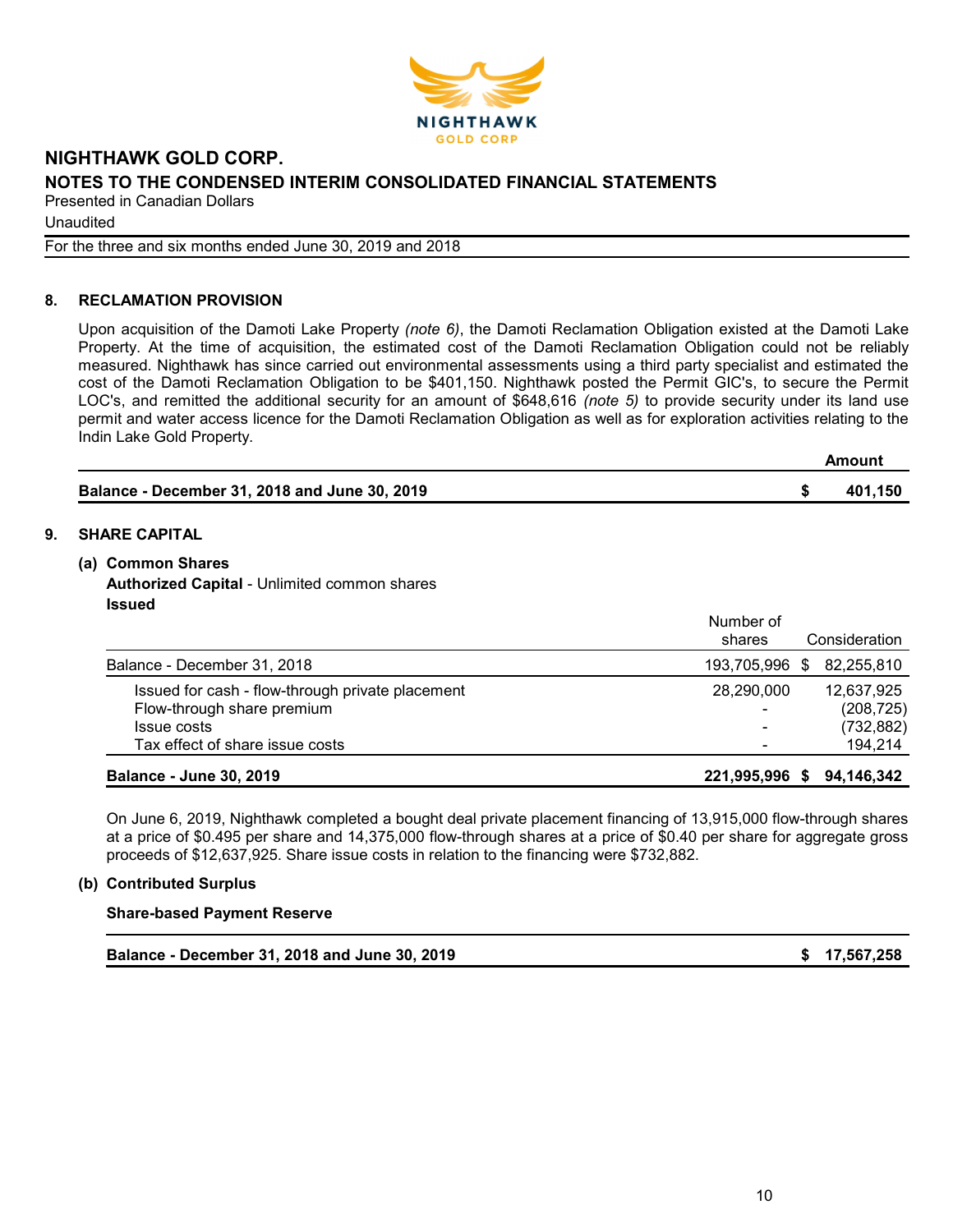

**Unaudited** 

For the three and six months ended June 30, 2019 and 2018

# 9. SHARE CAPITAL (continued)

#### (b) Contributed Surplus (continued)

#### Incentive Plans

The shareholders of Nighthawk have approved a stock option plan (the "Stock Option Plan") and a share unit plan (the "Share Unit Plan" and together with the Stock Option Plan, the "Incentive Plans"). The Incentive Plans supersede the previous option plan of Nighthawk, however, awards outstanding under the previous option plan continue to be outstanding and governed by the previous stock option plan. The Incentive Plans are each a "rolling evergreen" plan and provide that the number of common shares of Nighthawk available for issuance from treasury under the Incentive Plans or any other security based compensation arrangement (pre-existing or otherwise, including the previous option plan), subject to adjustments, shall not exceed 10% of the issued and outstanding common shares of the Nighthawk at the time of grant. Any increase in the issued and outstanding common shares of Nighthawk will result in an increase in the available number of common shares issuable under the Incentive Plans. Any issuance of common shares from treasury pursuant to the settlement of stock options or share units granted pursuant to the Incentive Plans shall automatically replenish the number of common shares issuable under the Incentive Plans. When each option or share unit is exercise/settled (as applicable), cancelled or terminated, a common share shall automatically be made available for the grant of a stock option/share unit under the Incentive Plans.

#### Stock Option Plan

The Stock Option Plan provides for the issuance of stock options to acquire common shares to employees, directors, officers, consultants, and management company employees of Nighthawk. The period within which stock options may be exercised and the number of stock options which may be exercised in any such period are determined by the Board of Directors at the time of grant of such stock options, however, that the maximum term of any stock option awarded under the Stock Option Plan is ten (10) years. The exercise price per common shares under a stock option is determined by the Board of Directors, but in any event, shall not be lower than the "market price" of the common shares on the date of grant of the stock option.

#### Share Unit Plan

The Share Unit Plan provides for the issuance of share units to employees, directors, officers, consultants, and management company employees of Nighthawk. Share units are units created by means of an entry on the books of Nighthawk representing the right to receive one common share (subject to adjustments) issued from treasury per share unit. The number of share units granted and any applicable vesting conditions are determined in the discretion of the Board of Directors (or a committee thereof) on the date of grant. In granting share units, the Board of Directors (or a committee thereof) may include other terms, conditions, and/or vesting criteria which are not inconsistent with the Share Unit Plan. Share units are settled by way of issuance of common shares from treasury as soon as practicable following the maturity date in accordance with the Share Unit Plan. As of June 30, 2019, there are no share units issued.

|                                | Number of<br>options | Weighted<br>average<br>exercise price |
|--------------------------------|----------------------|---------------------------------------|
| Balance - December 31, 2018    | 15,026,061 \$        | 0.46                                  |
| <b>Expired</b>                 | (763,594)            | 0.56                                  |
| <b>Balance - June 30, 2019</b> | 14,262,467 \$        | 0.45                                  |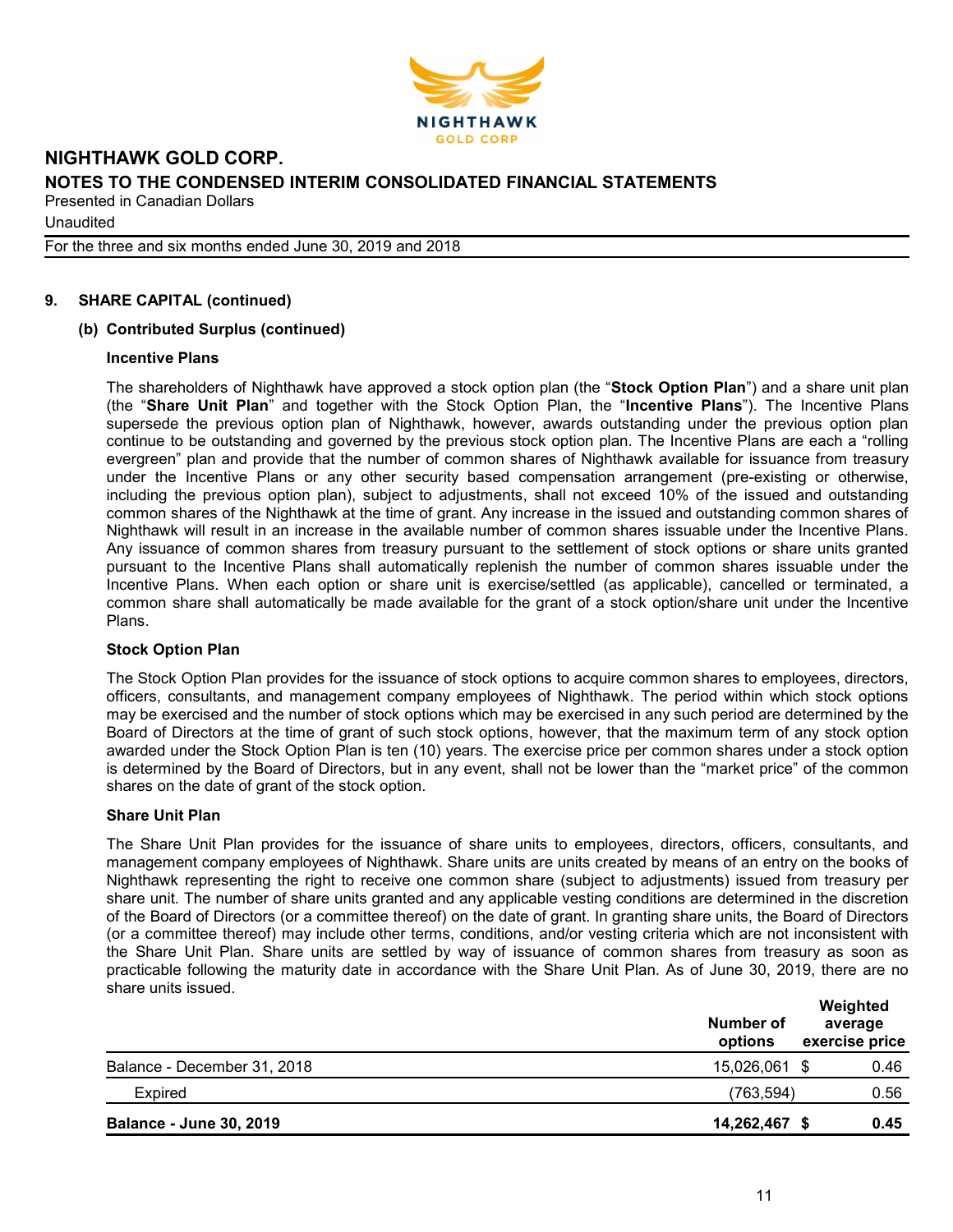

Unaudited

For the three and six months ended June 30, 2019 and 2018

### 9. SHARE CAPITAL (continued)

### (b) Contributed Surplus (continued)

A summary of Nighthawk's outstanding stock options at June 30, 2019 is presented below:

| <b>Grant date</b>  | <b>Options</b><br>outstanding | <b>Options</b><br>exercisable | <b>Exercise price</b> | <b>Weighted average</b><br>remaining life<br>(years) |
|--------------------|-------------------------------|-------------------------------|-----------------------|------------------------------------------------------|
| August 12, 2014    | 162.467                       | 162.467                       | \$0.61                | 0.1                                                  |
| December 17, 2014  | 1,850,000                     | 1,850,000                     | \$0.34                | 0.4                                                  |
| December 1, 2015   | 1,665,000                     | 1,665,000                     | \$0.15                | 1.4                                                  |
| June 8, 2016       | 2,330,000                     | 2,330,000                     | \$0.25                | 1.9                                                  |
| July 4, 2016       | 450,000                       | 450,000                       | \$0.37                | 2.0                                                  |
| March 20, 2017     | 4,000,000                     | 4,000,000                     | \$0.80                | 2.7                                                  |
| September 19, 2018 | 3,805,000                     | 3,805,000                     | \$0.40                | 4.2                                                  |
|                    | 14,262,467                    | 14,262,467                    | \$0.45                | 2.5                                                  |

Option pricing models require the use of highly subjective estimates and assumptions including the expected stock price volatility. Volatility is based on the historical volatility of Nighthawk. Changes in the underlying assumptions can materially affect the fair value estimates. The options issued to non-employees were valued using the fair value of the equity instrument granted in the absence of a reliable estimate of the fair value of the goods or services received.

### 10. NET LOSS PER SHARE

Net loss per share has been calculated using the weighted average number of shares outstanding during the three and six months ended June 30, 2019 and 2018.

|                                                                               | Three months ended<br>June 30, |             | Six months ended<br>June 30,       |             |
|-------------------------------------------------------------------------------|--------------------------------|-------------|------------------------------------|-------------|
|                                                                               | 2019                           | 2018        | 2019                               | 2018        |
| Net loss for the period<br>Basic and fully diluted weighted average number of | $(1,394,244)$ \$               |             | $(783, 745)$ \$ $(1, 618, 791)$ \$ | (539, 564)  |
| shares outstanding during the period                                          | 201,167,095                    | 188,605,996 | 197,457,156                        | 188,601,149 |
| Basic and fully diluted net loss per share                                    | $(0.01)$ \$                    | Nil \$      | $(0.01)$ \$                        | Nil         |

Fully diluted weighted average common shares outstanding for the three and six months ended June 30, 2019 and 2018 are not reflective of the outstanding stock options and warrants as their exercise would be anti-dilutive in the loss per share calculation.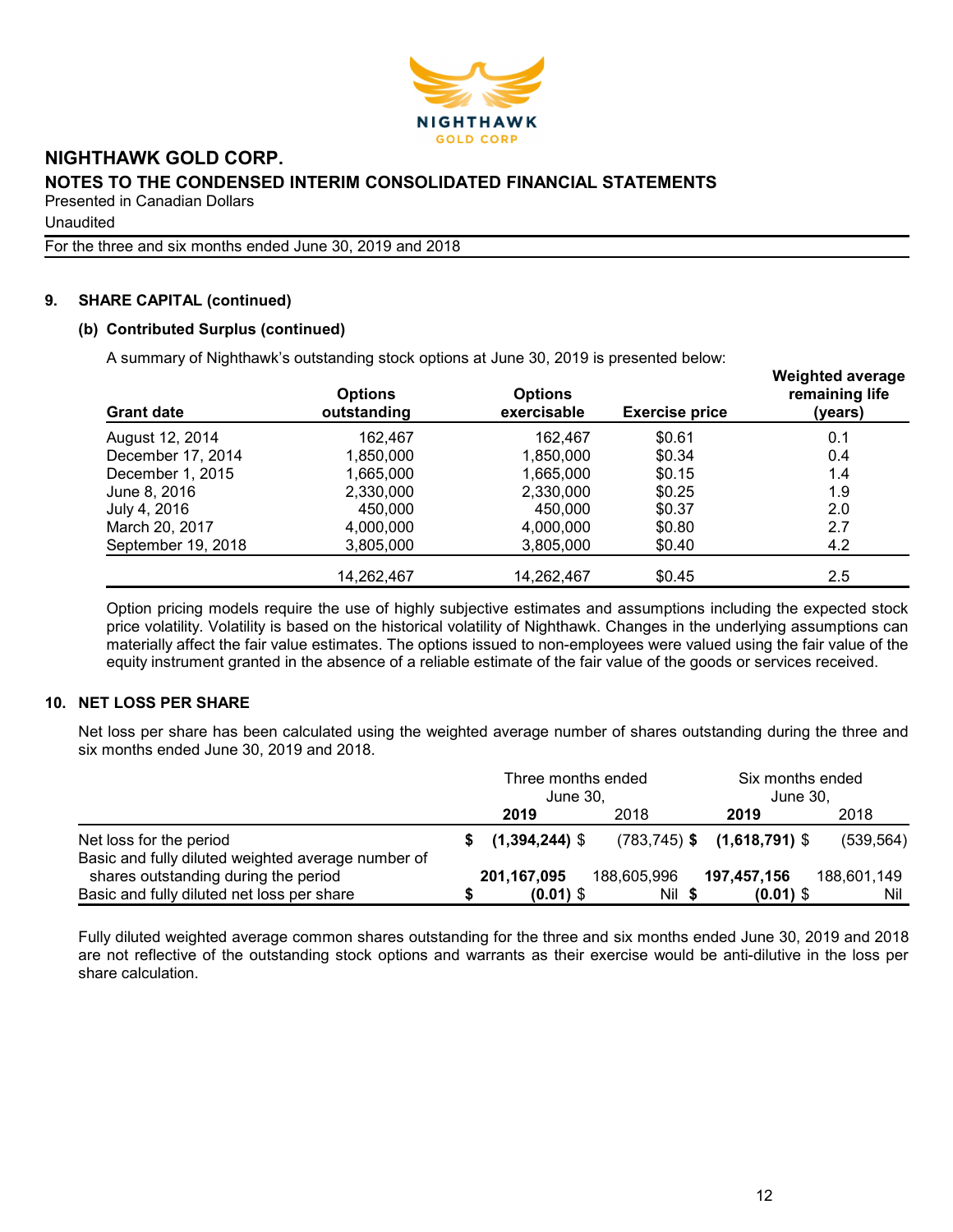

# NIGHTHAWK GOLD CORP. NOTES TO THE CONDENSED INTERIM CONSOLIDATED FINANCIAL STATEMENTS

Presented in Canadian Dollars

Unaudited

For the three and six months ended June 30, 2019 and 2018

# 11. RELATED PARTY DISCLOSURES

# (a) Director and Executive Management Compensation

Directors and executive management's compensation for the six months ended June 30, 2019 and 2018 consisted of the following:

|                            | Three months ended<br>June 30, |            | Six months ended<br>June 30, |         |
|----------------------------|--------------------------------|------------|------------------------------|---------|
|                            | 2019                           | 2018       | 2019                         | 2018    |
| Cash compensation          | 138,500                        | 138,500 \$ | 277,000 \$                   | 277,000 |
| <b>Employment benefits</b> | 2.409                          | 1.317      | 5.259                        | 2,634   |
|                            | 140.909                        | 139,817 \$ | 282,259 \$                   | 279,634 |

Directors and executive management did not receive any stock options during the six months ended June 30, 2019.

# (b) Director and Executive Management Transactions

The aggregate value of transactions and outstanding balances relating to entities over which directors and executive management have control or significant influence were as follows:

| <b>Transaction</b>                 |                   | <b>Transaction value</b><br>for the six months ended |                         |  |                  | Balance outstanding as at |  |                      |  |
|------------------------------------|-------------------|------------------------------------------------------|-------------------------|--|------------------|---------------------------|--|----------------------|--|
|                                    | Note              |                                                      | <b>June 30,</b><br>2019 |  | June 30.<br>2018 | <b>June 30.</b><br>2019   |  | December 31.<br>2018 |  |
| Geological consulting              | (1)               | \$                                                   | $120,000$ \$            |  | 120.000 \$       | ۰                         |  |                      |  |
| Consulting                         | $\left( 2\right)$ |                                                      | 60,000                  |  | 60,000           |                           |  |                      |  |
| Rent                               | (3)               |                                                      | 30.058                  |  | 29.858           | -                         |  |                      |  |
| Participation in private placement | (4)               |                                                      | 219,000                 |  |                  | -                         |  |                      |  |
|                                    |                   |                                                      | 429,058 \$              |  | 209,858 \$       |                           |  |                      |  |

(1) During the six months ended June 30, 2019, Nighthawk paid geological consulting fees of \$120,000 (six months ended June 30, 2018 - \$120,000) to Byron Geological Inc., a company controlled by Dr. Michael Byron, the current Chief Executive Officer and a Director of Nighthawk. At June 30, 2019, the balance owed was \$nil (December 31, 2018 - \$nil).

- (2) During the six months ended June 30, 2019, Nighthawk paid financial consulting fees of \$60,000 (six months ended June 30, 2018 - \$60,000) to 2245448 Ontario Inc., a company controlled by Michael Leskovec, the Chief Financial Officer of Nighthawk. At June 30, 2019, the balance owed was \$nil (December 31, 2018 - \$nil).
- (3) During the six months ended June 30, 2019, the Company paid rent and office costs of \$30,058 (six months ended June 30, 2018 - \$29,858) to 1249687 Ontario Ltd., a company controlled by Brent Peters, a director of the Company. At June 30, 2019, the balance owed was \$nil (December 31, 2018 - \$nil).
- (4) During the six months ended June 30, 2019, combined insider participation by the Directors and executive management in the bought deal private placement (note  $9(a)$ ) totaled 485,000 flow-through common shares at \$0.40 for aggregate proceeds of \$194,000.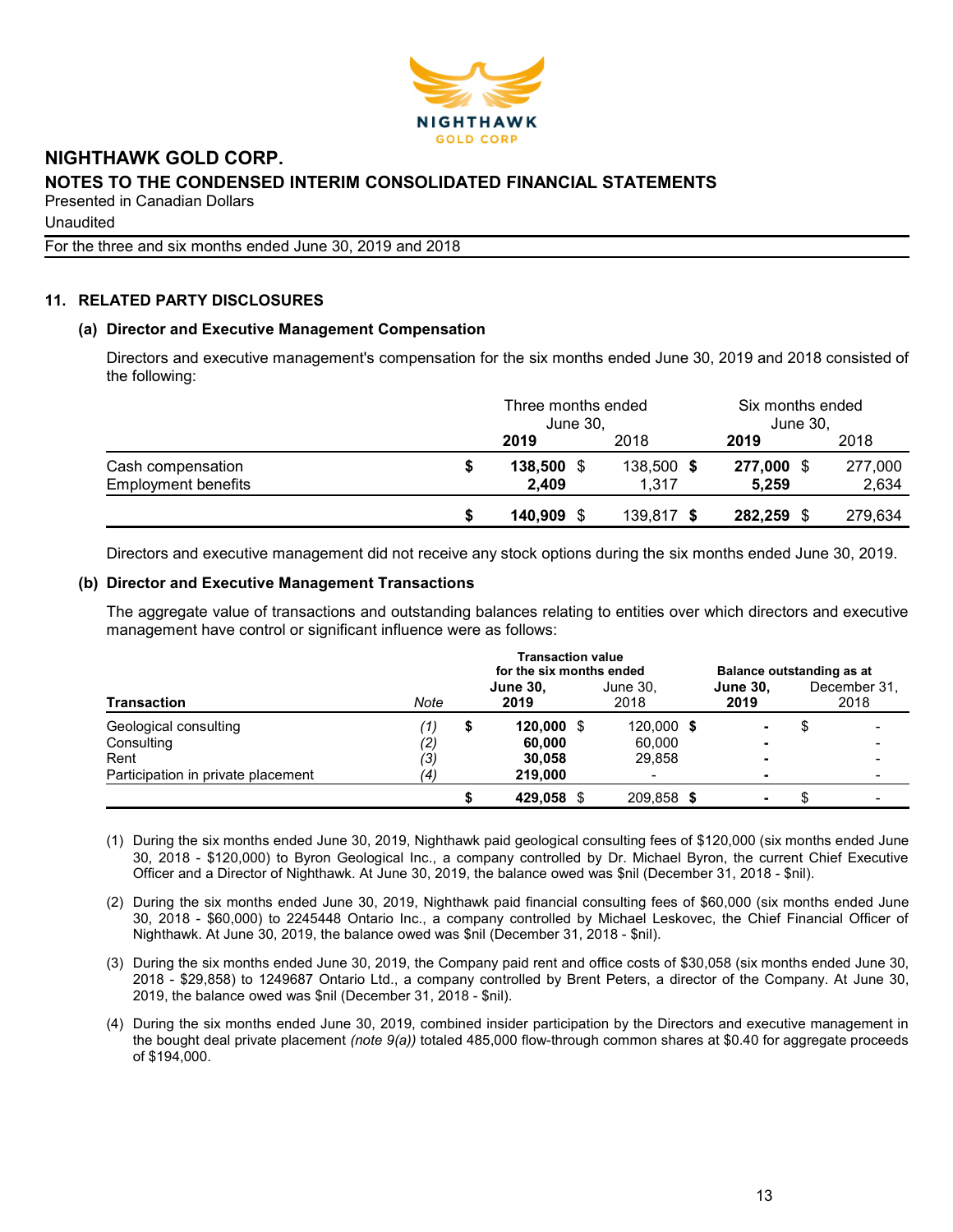

**Unaudited** 

For the three and six months ended June 30, 2019 and 2018

# 12. MANAGEMENT OF CAPITAL RISK

Nighthawk's capital management objective is to obtain adequate levels of funding to support its exploration activities, to obtain corporate and administrative functions necessary to support organizational functioning and obtain sufficient funding to further the identification and development of precious metal deposits. Achieving this objective requires management to consider the underlying nature of exploration activities, availability of capital, the cost of various capital alternatives and other factors.

Nighthawk raises capital, as necessary, to meet its needs and take advantage of perceived opportunities and, therefore, does not have a numeric target for its capital structure. Funds are primarily secured through equity capital raised by way of private placements. There can be no assurance that Nighthawk will be able to continue raising equity capital in this manner.

Establishing and adjusting capital requirements is a continuous management process. Exploration involves a high degree of "discovery" risk and substantial uncertainties about the ultimate ability of Nighthawk to achieve positive cash flows from operations. Consequently, management primarily funds Nighthawk's exploration activities and administrative costs by issuing share capital rather than using other capital sources that require fixed repayments of principal or interest. Nighthawk will continue to assess new properties and seek to acquire an interest in additional properties if it feels there is sufficient geologic or economic potential and if it has adequate financial resources to do so.

Development activities may begin once a property's mineral reserves are estimated and Nighthawk makes a positive production decision. At this point, management may consider other sources of financing such as senior debt or convertible debentures as a means to reduce equity dilution.

Nighthawk's capital under management at June 30, 2019 includes share capital of \$94,146,342 (December 31, 2018 - \$82,255,810).

Nighthawk invests all capital that is surplus to its immediate operational needs in short-term, liquid and highly rated financial instruments, such as cash, and short-term guarantee deposits, all held with major Canadian financial institutions.

There were no changes in Nighthawk's approach to capital management during the six months ended June 30, 2019 and Nighthawk is not subject to any externally imposed capital requirements other than the restricted cash held as guaranteed investment certificates at a Canadian chartered bank as security for the letters of credit posted with respect to Damoti Reclamation Obligation and the Colomac Security (note 5).

As of June 30, 2019, Nighthawk had \$11,218,874 of flow-through expenditure obligations remaining, which must be expended by December 31, 2020.

# 13. MANAGEMENT OF FINANCIAL AND OTHER RISK

Nighthawk's financial instruments are exposed to financial risks as summarized below:

#### (a) Fair Value

The carrying amount of cash and cash equivalents, amounts receivable, and accounts payable and accrued liabilities represent their fair value due to their short-term nature. The fair value of the restricted cash are equal to its carrying value. Fair value represents the amount that would be exchanged in an arm's length transaction between willing parties and is best evidenced by a quoted market price if one exists.